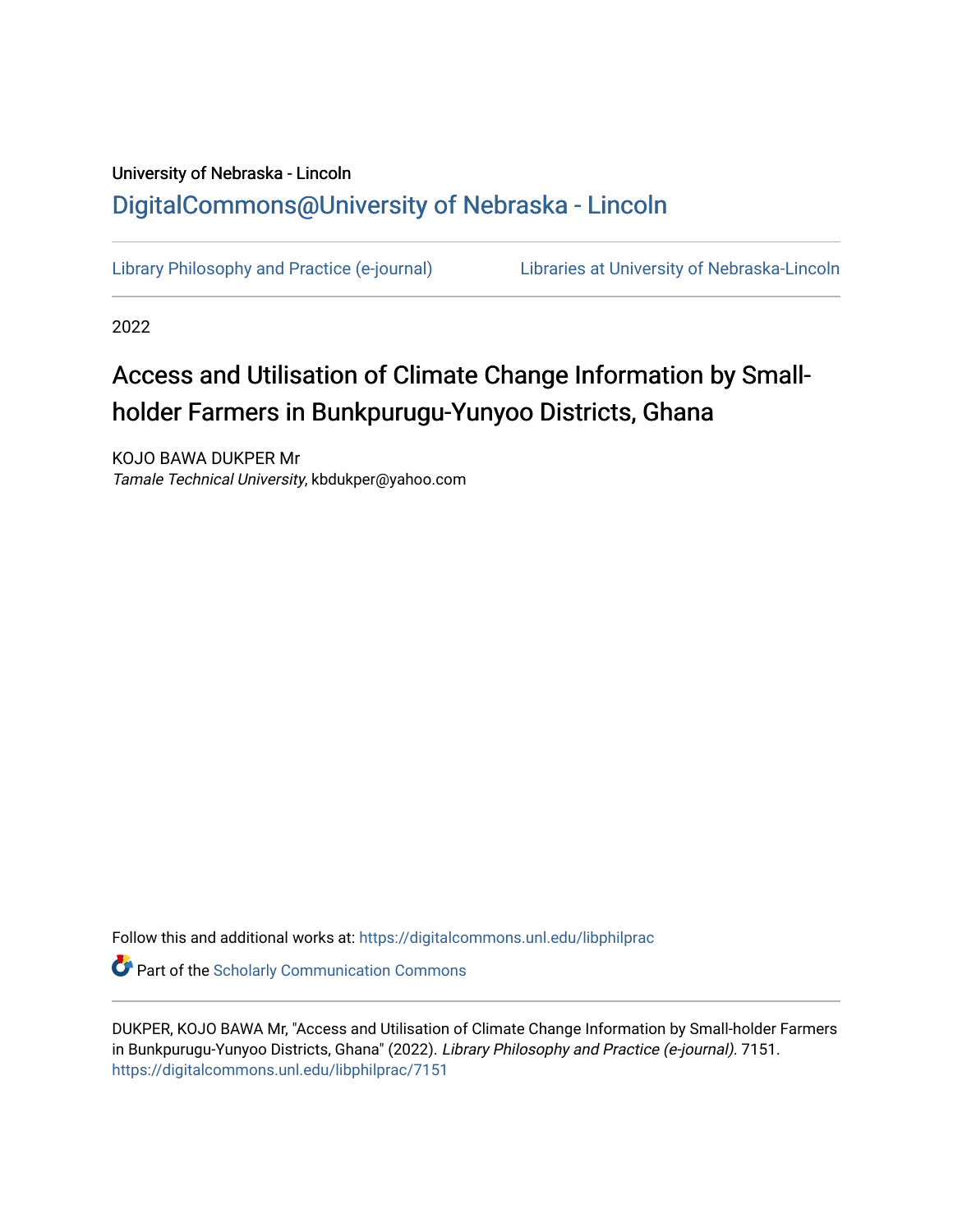# **Access and Utilisation of Climate Change Information by Small-holder Farmers in Bunkpurugu-Yunyoo Districts, Ghana**

### **Kojo Bawa Dukper**

Department of Library and Information Science, Tamale Technical University kbdukper@yahoo.com

# **Abstract**

*The study sought to assess access and utilization of climate change information by smallholder farmers in the Bunkpurugu-Yunyoo Districts of the North-East Region of Ghana. Since the study involved a large farmer population in the area, the survey research design was employed to collect data from 387 household-headed farmers. Generally, farmers in the district had accessed to climate change information via TV, radio and mobile phone. Specifically, farmers received information mainly on temperature, rainfall, windstorm and thunderstorm. However, less than half (49%) of farmers in the study area were able to receive the climate change of information, and the information was not regularly received through the Meteorological Services Department. The study found that farmers in the study area utilized climate information received which aided farmers to prepare their farm lands, plant, harvest, and processed their harvested crops. In contrast, utilization of climate change information was low among farmers. Therefore, access and utilization of climate change information is low farmers in the area; hence the need to be improved.* 

# Key words: **Access, utilisation, small-holder farmers, climate change information, Bunkpurugu-Yunyoo**

#### **1. Introduction**

The reality of climate change is undisputed. Droughts, floods, heat waves, and changing rainfall patterns will increase the cost of food, health, basic infrastructure, and humanitarian aid due to climate change as the region's climate changes (Yaro & Hesselberg, 2016, IPCC, 2007). Climate change is predicted to have a wide-ranging, complicated, and temporally and geographically diverse impact on the global scale (Marc, Verjee, & Mogaka, 2015; Wakhungu, 2011; Yaro et al. 2010). Different climate stressors would drastically diminish agricultural production in sub-Sahara Africa and West Africa sub-region, affecting the livelihoods of more than half of the regions rural population who are basically food crop farmers (Hallegatte, Bangalore, Bonzananigo, & Vogt-Schilb, 2016).

Due to its over-reliance on rain-fed agricultural systems and natural resource-based livelihoods, Ghana is one of the countries most vulnerable to the detrimental consequences of climate change (Asante & Amuakwa-Mensah, 2015, Antwi-Agyei, 2021). According to Antwi-Agyei (2021) Ghana experiences increases in temperatures, more acute droughts, and more erratic rainfall patterns, making agricultural output less resilient. But this is spatially and socially differentiated as the impacts of the phenomenon is more pronounced in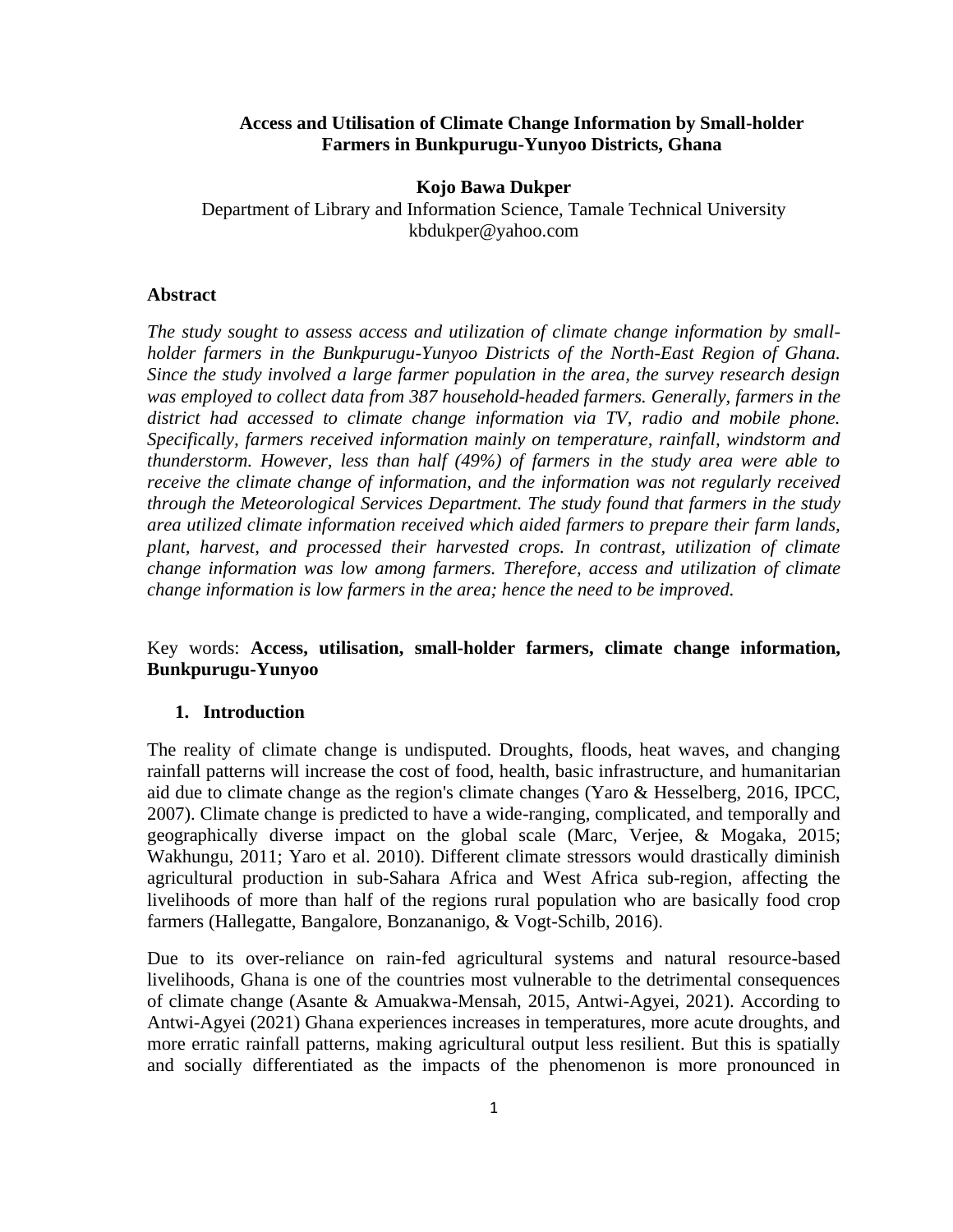Northern Ghana (Bawakyillenuo, Yaro & Teye, 2014; Yaro et al, 2016). This jeopardizes the achievement of the Sustainable Development Goals, notably those linked to food security as significant proportion of the population resides in rural areas and are engaged in food crop production which is mainly rain-fed (Diko, Okyere, Mensah, Ahmed, Owusua Yamoah & Kita, 2021). It is for this reason that the access to climate change information by small-holder farmers remains relevant.

The timely availability and use of climate information services is a key step toward improving farmers' ability to manage climate-related risk and vulnerability (Antwi-Agyei et al. 2021). Climate information services according to the WMO (2018) are the methods for making climate data available to and helpful to decision-makers in a variety of sectors and at various scales. Climate information services deliver timely, contextualized climate information to organizations and individual farmers in order to reduce climate-related risks particularly in relation to food crop farming (Baffour-Ata, Antwi-Agyei, Nkiaka, Andrew, Dougill, Alexander, Anning & Kwakye, 2022). Therefore, climate information is only relevant in combating climate change concerns if it is accessible in a way that smallholder farmers can understand and make use of it (Muema, Mburu, Coulibaly, Mutune, 2018). The provision of climate information is however hampered by technological and socio-economic impediments, restricting the uptake and application of climate data for effective decisionmaking (Antwi-Agyei et al, 2021).

According to Baffour-Ata et al (2022) access to climate change information by small-holder farmers has seen considerable research in Sub-Saharan Africa citing the cases of Mali, Senegal and Burkina Faso. Similarly, in Northern Ghana such studies have been conducted in Kassena-Nankana Municipality, Talensi District and Bawku Municipality in the Upper East Region by Antwi-Agyei et al (2021) and Baffour-Ata et al (2022) in Tolon and Nanton Districts in the Northern Region. However, it is unclear the extent to which small-holder farmers are able to access and utilize climate change information in the Bunkpurugu and Yunyoo Districts in the North-East Region of Ghana. Though the Bunkpurugu District is now a separate district from Yunyoo, for the purposes of this study, it is considered as one district due to its closeness and climatic similarities. The Bunkpurugu-Yunyoo Districts is located within the same ecological zone, Northern Ghana. It is therefore relevant to understand whether there are differences and variations in terms of the kind of climate information available to farmers in the area and its utilisation in relation to the previous studies.

#### **2. The Study Context and Methodology**

This section of the paper presents the study context and methodology as discussed in detailed in the following.

# **2.1 The Study Context**

Bunkpurugu-Yunyoo district is one of the districts of the North-East Region of Ghana. It was founded in August 2004 as part of the government's efforts to further decentralize governance through Legislative Instrument (C.I) 1748. Bunkpurugu serves as the District's administrative center. Nakpanduri, Nasuan, Kpemale, Najong No. 1, Najong No. 2, Binde,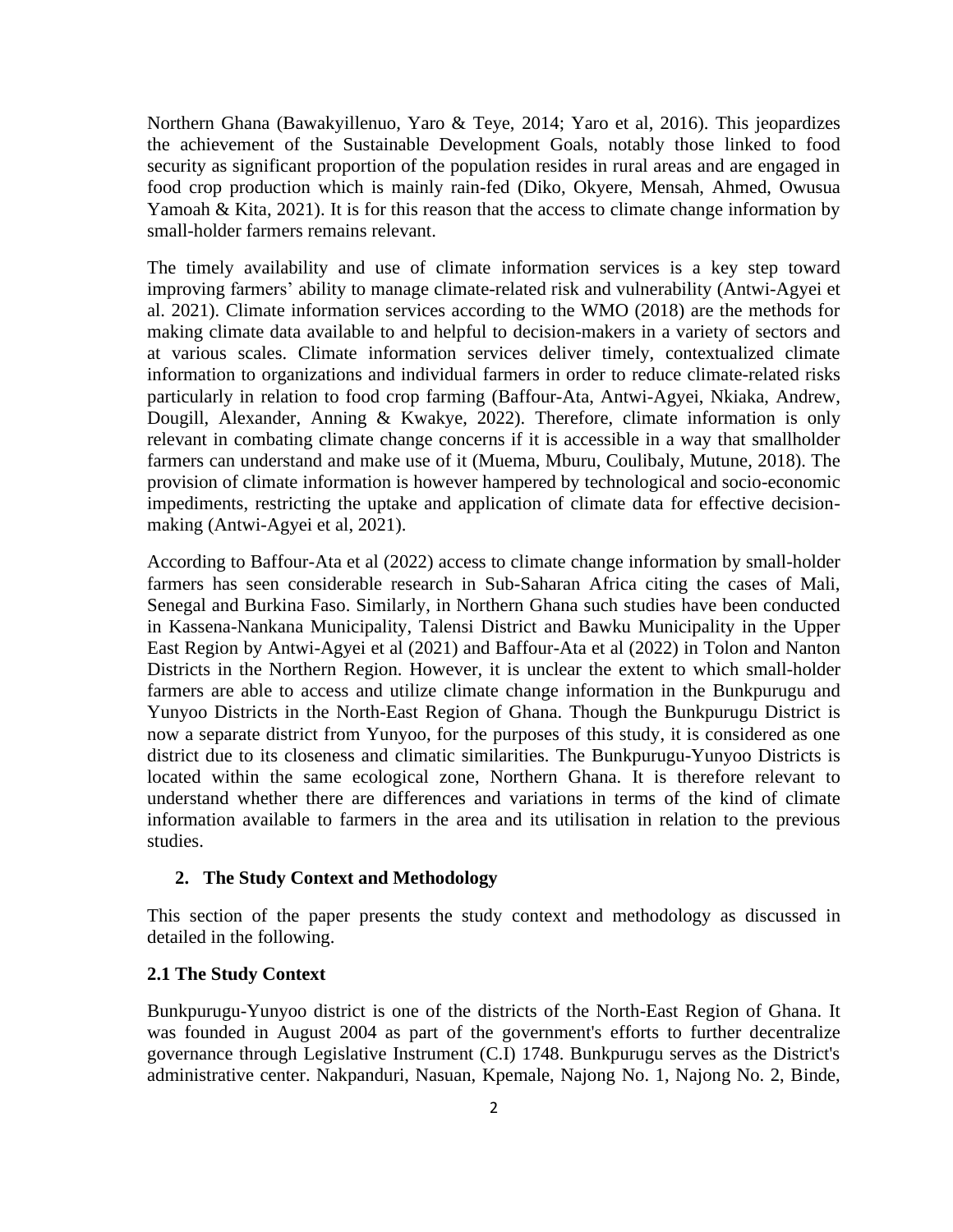and Bimbagu are some of the other main towns in the district (GSS, 2012). It shares boundaries in the North with the Garu-Tempane, to the East with Togo, West with East Mamprusi and to the South with Gushiegu and Chereponi Districts. The District is located on the western edge of the tropical continental belt, with a single rainfall pattern from April to October, influenced by tropical continental air masses. Annual rainfall ranges around 100 to 115 millimeters. Temperatures rise from 30°C to 40°C on a yearly basis (GSS, 2012).

The population of the district according to 2021 population and housing census stands at 154,768 which accounts for 5 percent of the Region's total population (2,479,461) and with over 85% (85.9%) of the inhabitants residing in rural areas. The population density (rough) in the District is around 98 (97.5) people per square kilometer. The District's rural residents make up the majority of the population (85.9 percent) (GSS, 2012). Being rural districts, the major occupation of the people is farming with about 88% engaged in it (GSS, 2012). The rest of the population is into craft, trade and services.



**Figure 1: Map of Ghana showing location of Bunkpurugu-Yunyoo Districts**

**Source: Ghana Statistical Service (GSS)**

#### **2.2 Methodology**

The survey research design was employed in collecting data using close-ended questionnaire which targeted household-headed farmers. The Yamane (1967) method of sample size determination was used to determine the sample size for the farmers. Thus, n  $=\frac{N}{1+N(\alpha)^2}$ , Where **n**=sample size, **N**=sampling frame (321) and **α** represents the margin of error with confidence level of **95%**. Since farmers live in households and given the total households of **17, 621** in the district, with about 88% of the population being farmers, the sampling frame was **15,506**. By substituting 15,506 which represents the sampling frame (**N**) into the formula with a margin of error *5%*, the sample size (**n**) for the study is **387**.

Since farmers live in households, they were systematically sampled from the households at intervals of 4. By systematic sampling technique, every farmer was given an equal chance of being selected for the study. Data was collected electronically using Phone Tablets which was transmitted to a data base for export to SPSS for analysis and discussion. The analysis was in both descriptive and inferential statistics in relation to the key variables of the study.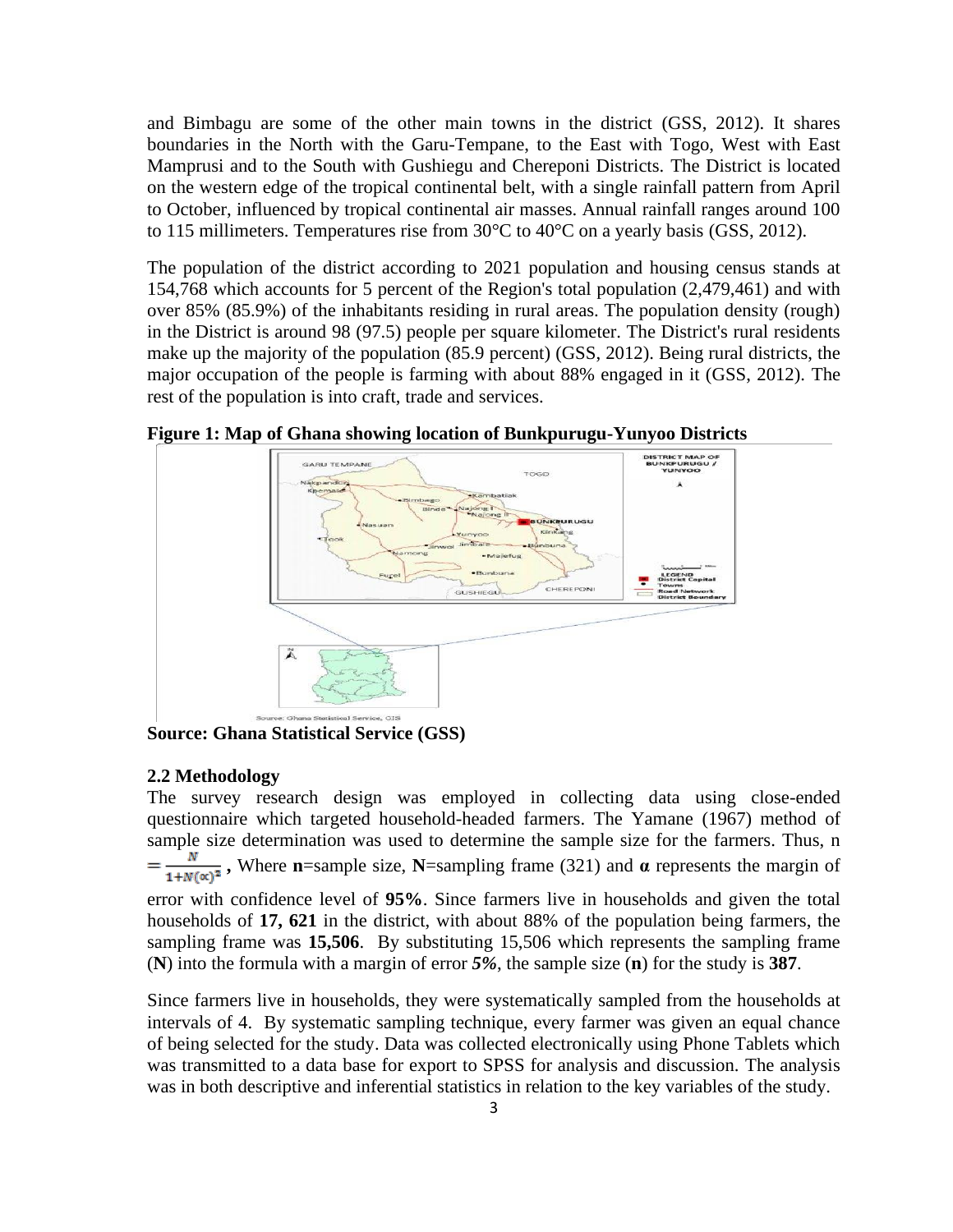# **3. Results and Discussion**

#### **3.1. Socio-Demographic Characteristics of Respondents**

As in Table 1, a significant number (87%) of farmers in the district are males whilst their females' counterparts constitute only 9%. This suggests that farming in the area is male dominated. Significant test (Chi-Square  $(\chi^2)$  further shows that the differences in both sexes are statistically significant. (Pearson Chi-Square  $= 0.000$ , Df  $= 2$ , Asymp. Sig. (2-sided)  $=$ 0.334). In terms of education, more than half (59%) of farmers in the area are illiterates or non-formal. This suggests that utilisation of climate change information may be difficult for farmers since they are more unlikely to interpret or understand climate change data received. Chi-Square Tests also show that the differences of respondents with regard to their educational level are statistically significant. (Pearson Chi-Square  $= 0.001$ , Df  $= 5$ , Asymp. Sig. (2-sided) = 0.155). Majority (89%) of the farmers are within the age cohorts  $31-60$ meaning that they have vast experience and better understanding regarding to issues of climate change and food crop farming as majority (66%) of them have been engaged in the farming activities for more than 10 years now. In this case the mean (M) age is of farmers in the area is **37.5** with Std. Deviation **12.1** (M=37.5, SD=12.1).

| <b>Variable</b>    | <b>Characteristics</b> | $\mathbf N$ | $\frac{0}{0}$  |
|--------------------|------------------------|-------------|----------------|
| Gender             | Male                   | 337         | 87             |
|                    | Female                 | 50          | 9              |
| Education          | Non-formal             | 228         | 59             |
|                    | <b>Basic education</b> | 93          | 24             |
|                    | Secondary education    | 43          | 11             |
|                    | Tertiary               | 23          | 6              |
| <b>Age Cohorts</b> | $<$ 20                 | 8           | $\overline{2}$ |
|                    | $21 - 30$              | 23          | 6              |
|                    | $31 - 40$              | 112         | 29             |
|                    | $41 - 50$              | 124         | 32             |
|                    | 51-60                  | 108         | 28             |
|                    | $>60$                  | 12          | 3              |
| Number of years in | $<$ 5                  | 15          | $\overline{4}$ |
| Farming            | $5-10$                 | 43          | 11             |
|                    | $11 - 15$              | 147         | 38             |
|                    | $16 - 20$              | 66          | 17             |
|                    | $>20$                  | 116         | 30             |

| <b>Table 1: Socio-Demographic Characteristics of Respondents</b> |  |  |
|------------------------------------------------------------------|--|--|
|------------------------------------------------------------------|--|--|

 $*n=(387)$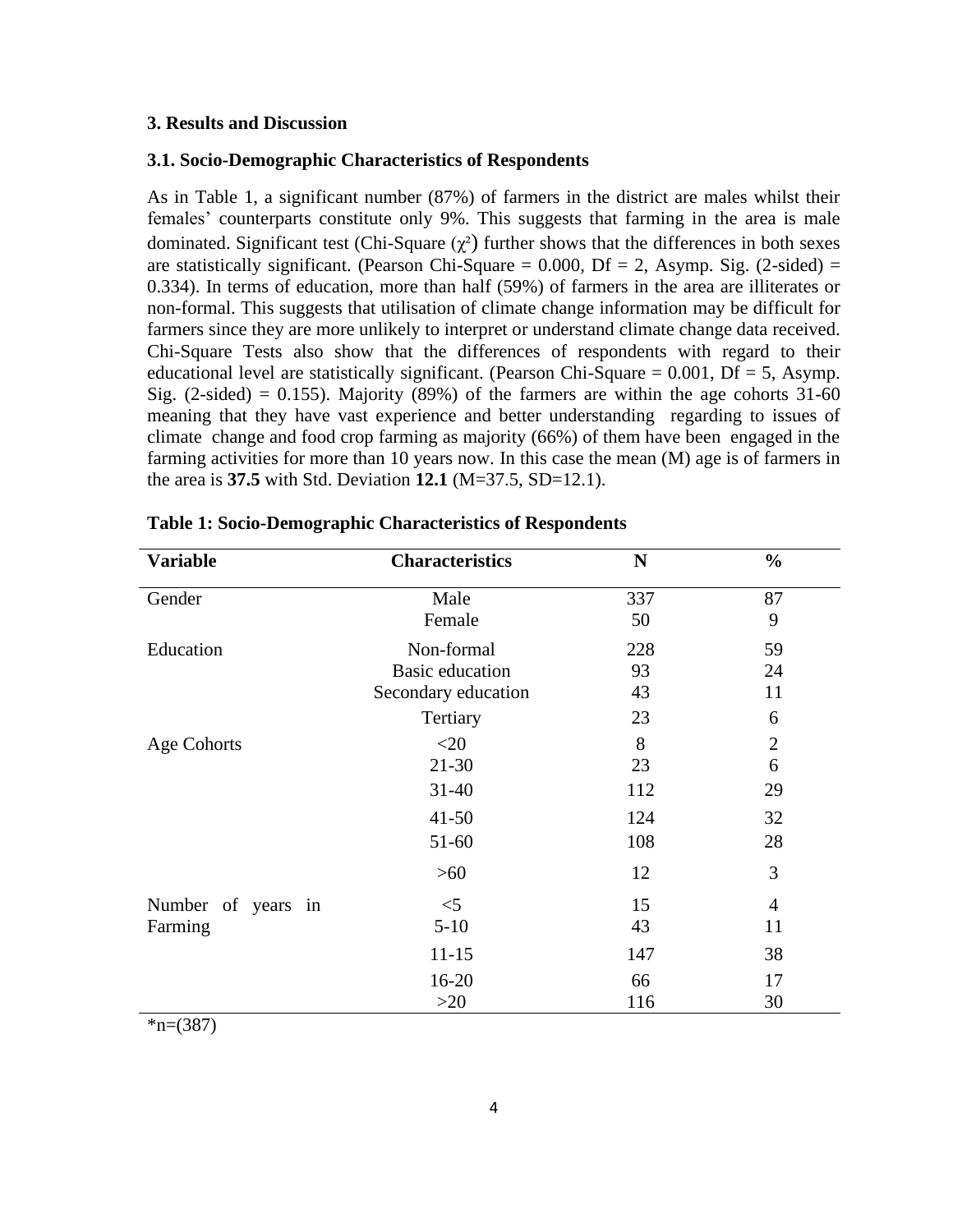#### **3.2 Access to Climate Change Information**

Access to climate change information by farmers is assessed based on the medium of access, access itself and frequency of access. As in Table 2, farmers had accessed to climate change information through various mediums namely TV, radio and mobile phone. The Mean number of farmers who had medium of accessing climate change information is **50.3** with Std. Deviation **16.9 (M=50.3, SD=16.9)**. Particularly in rural areas, access to TV services is rare due to the inability of farmers to acquire it coupled network challenges. This explaining why greater percentage (75%) of farmers did not have TV. This notwithstanding, a good number of farmers has radios (61%) and mobile phones (50%).

**Table 2: Medium to climate change information**

| <b>Medium</b> | N   | $\frac{6}{9}$ |
|---------------|-----|---------------|
| <b>TV</b>     | 97  | ں کے          |
| Radio         | 238 | 61            |
| Mobile phone  | 195 | 50            |
| $\star$ (207) |     |               |

 $\text{*}n=(387)$ 

Table 3 revealed that farmers in the area received various type of climate information namely temperature, rainfall, windstorm and thunderstorm. However, less than half of farmers are able to receive this type of information leaving out the majority who rely on their instincts to cultivate their crops. The Mean number of farmers who received various climate change information is **48.6** with standard Deviation **10.6** (M=48.6, SD=10.6). This means that majority of farmers are unable to take advantage of early rains for example to plant their crops as food crop production in the area is rain-fed and hence can affect crop yield. This is attributable to lack of access to medium (Radio, TV and Mobile Phone) of receiving climate change information on major climate data.

| <b>Variable</b> |     | $\frac{6}{9}$ |
|-----------------|-----|---------------|
| Temperature     | 116 | 30            |
| Rainfall        | 189 | 49            |
| Windstorm       | 89  | 23            |
| Thunderstorm    | 74  | 1 Q           |

**Table 3: Type of climate information received (Multiple Responses)**

 $\bar{x}_{n=387}$ 

 As observed from Table 4, farmers fairly received climate change information through various means. In this case, the Mean number of farmers who received various climate change information data is **56.8** with Std. Deviation **18.6** (M=56.8, SD=18.6) implying that there is a gap between farmers and climate change information. Notwithstanding, the main sources through which farmers received the information are radio (53%) and community members (51%). This because, radio information has a wide coverage area; even those who do not have radios in their homes can easily listen to and get the information from their neighbours radio as compared to TV and mobile phone. Additionally, obtaining climate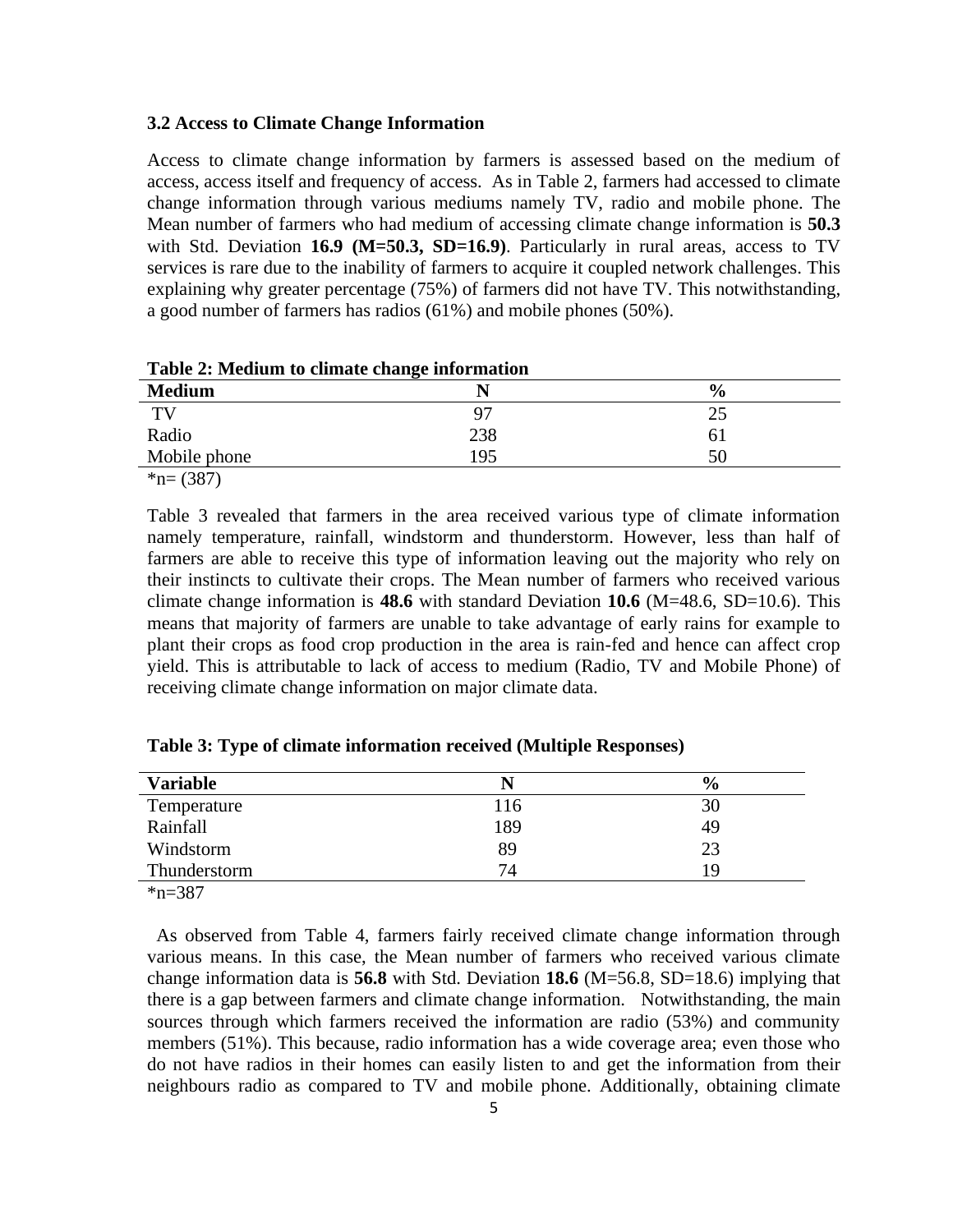change information via community members by farmers is much easier since they interact on daily basis to discuss issues relating to farming activities. Also, Agriculture Extension Agents (AEAs) (45%) and workshops (41%) are the other key means through which farmers access climate change information.

| <b>Variable</b>                      | N   | $\frac{6}{6}$ |
|--------------------------------------|-----|---------------|
| Television                           | 84  | 22            |
| Radio                                | 207 | 53            |
| Text Message via phone               | 69  | 18            |
| Voice message                        | 56  | 14            |
| Community members                    | 198 | 51            |
| Workshops                            | 157 | 41            |
| Agric. Extension Agents (AEAs)       | 176 | 45            |
| Newspaper                            | 12  |               |
| Social Media (WhatsApp and Facebook) | 38  | 10            |
| None of the above                    | 98  | 25            |
| $\mathbf{a}$ $\mathbf{a}$            |     |               |

**Table 4: Means of Accessing Climate Change Information (Multiple Responses)**

 $*n=387$ 

The study also intended to find out the frequency with which farmers received information as presented on Table 5. The data showed though farmers did receive climate change information, it was not regular. The Mean frequency of receiving climate change information by farmers is **69.3** with Std. Deviation **19.7** (M=69.3, SD=19.7). This deviation shows that farmers hardly received climate change information. Following from this, more than ninety percent (93%) of farmers interviewed indicated that they received climate information 'once a while'. Also, more than half (55%) of farmers indicated that though they did receive climate information it was given them 'any time' but not based on regular specific time periods and intervals. This could gravely affect how farmers plan for their season and in this case could negatively affect crop output.

| <b>Variable</b> | N   | $\frac{0}{0}$ |
|-----------------|-----|---------------|
| Daily           | 112 | 29            |
| Weekly          | 167 | 43            |
| Monthly         | 149 | 39            |
| Annually        | 103 | 27            |
| Once a while    | 359 | 93            |
| Any time        | 213 | 55            |
| $*_{n=387}$     |     |               |

**Table 5: Frequency of Receiving Climate Information (Multiple Responses)**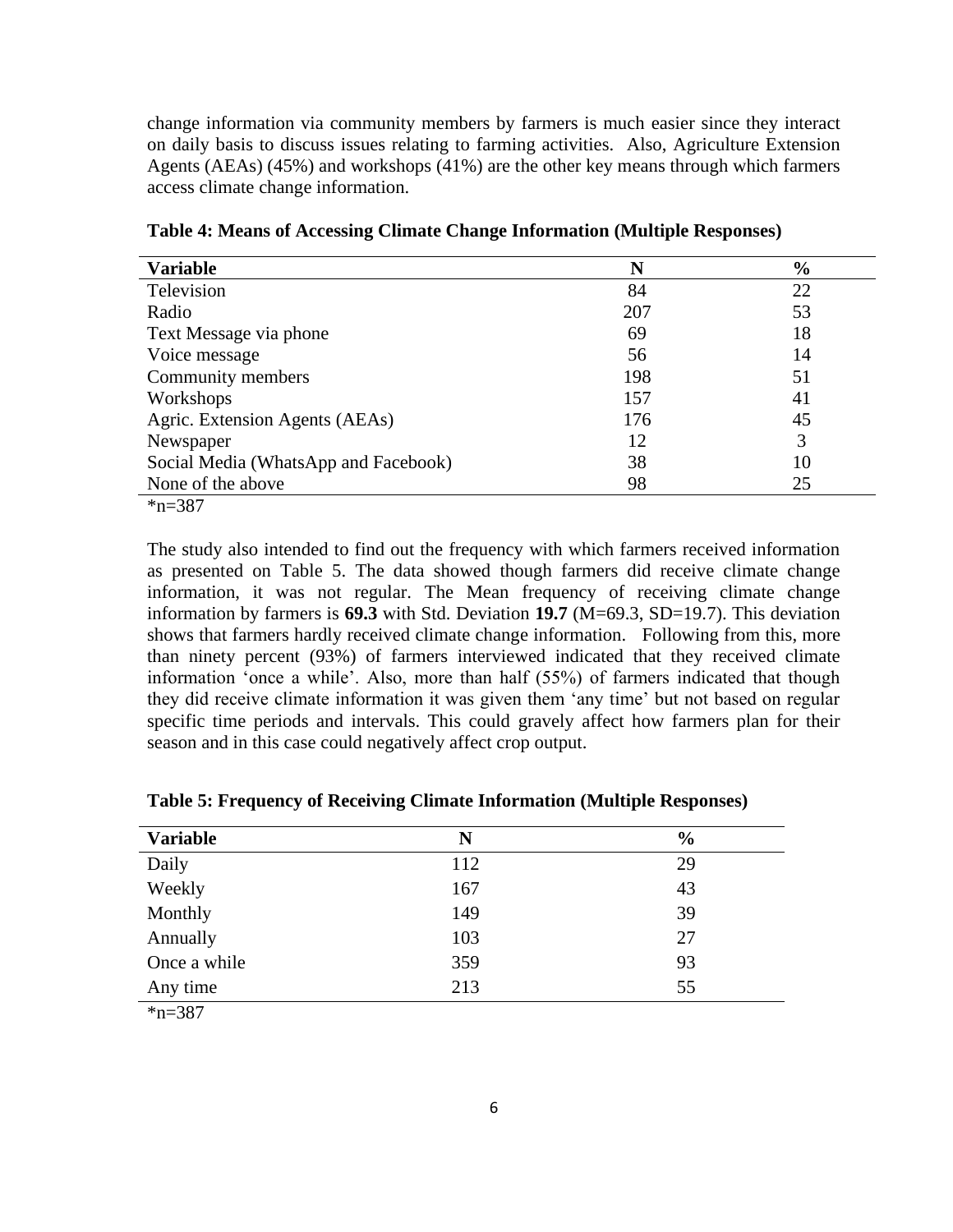# **3.3 Utilisation of Climate Change Information by Farmers**

Table 6 shows the extent to which farmers utilize climate information received from various means. The information aided farmers in the area to prepare their farm lands, plant, harvest, and processed their harvested crops. The data however revealed that less than half of farmers found the information useful for their various farming activities. This implies that more than half of farmers did not utilize the information received as they relied on their traditional methods of farming. Hence, this could affect crop yield since good farming practices should rely on climate change information in order to properly plan to avoid drought which is mainly associated with climate change.

|  |  |  | Table 6: Utilisation of Climate Change Information (Multiple Responses) |  |  |
|--|--|--|-------------------------------------------------------------------------|--|--|
|  |  |  |                                                                         |  |  |

| <b>Variable</b>                      |     | $\frac{6}{9}$ |
|--------------------------------------|-----|---------------|
| Land preparation                     | 115 | 30            |
| Planting times                       | 163 | 42            |
| Changing crop patterns/Crop rotation | 188 | 49            |
| Harvesting time decisions            | 138 | 36            |
| Processing and storage               | 108 | 28            |
| 4.007                                |     |               |

\*n=387

# **3.4 Regression and Correlation Analyses of Access and Utilization of Climate Change Information**

This section presents regression and correlation analysis of access and utilization of climate change information by farmers. Therefore, each dependent variable (access and utilisation) is analysed against climate change information which is the independent variable in order to establish significant relationships at P<0.05.

# **3.4.1Climate Change Information and Access**

The results in the model summary on Table 7 shows an 'R' value of 0.458, an indication that the correlation between climate change information and access is positively weak. The Table also shows a value of 0.434 recorded for  $R^2$ , an indication that 49.3% of access is explained by the climate change information implying limited access.

|  |  |  | <b>Table 7: Model Summary</b> |
|--|--|--|-------------------------------|
|--|--|--|-------------------------------|

|  |             | Square | Model R R-Square Adjusted R Std. Error of R-Square F Change Sig | the Estimate Change |        |       |
|--|-------------|--------|-----------------------------------------------------------------|---------------------|--------|-------|
|  | 0.458 0.434 | 0.436  | 1.102                                                           | 0.493               | 51.028 | 0.156 |

a. Predictors: (Constant), Climate change information

b. Dependent Variable: Access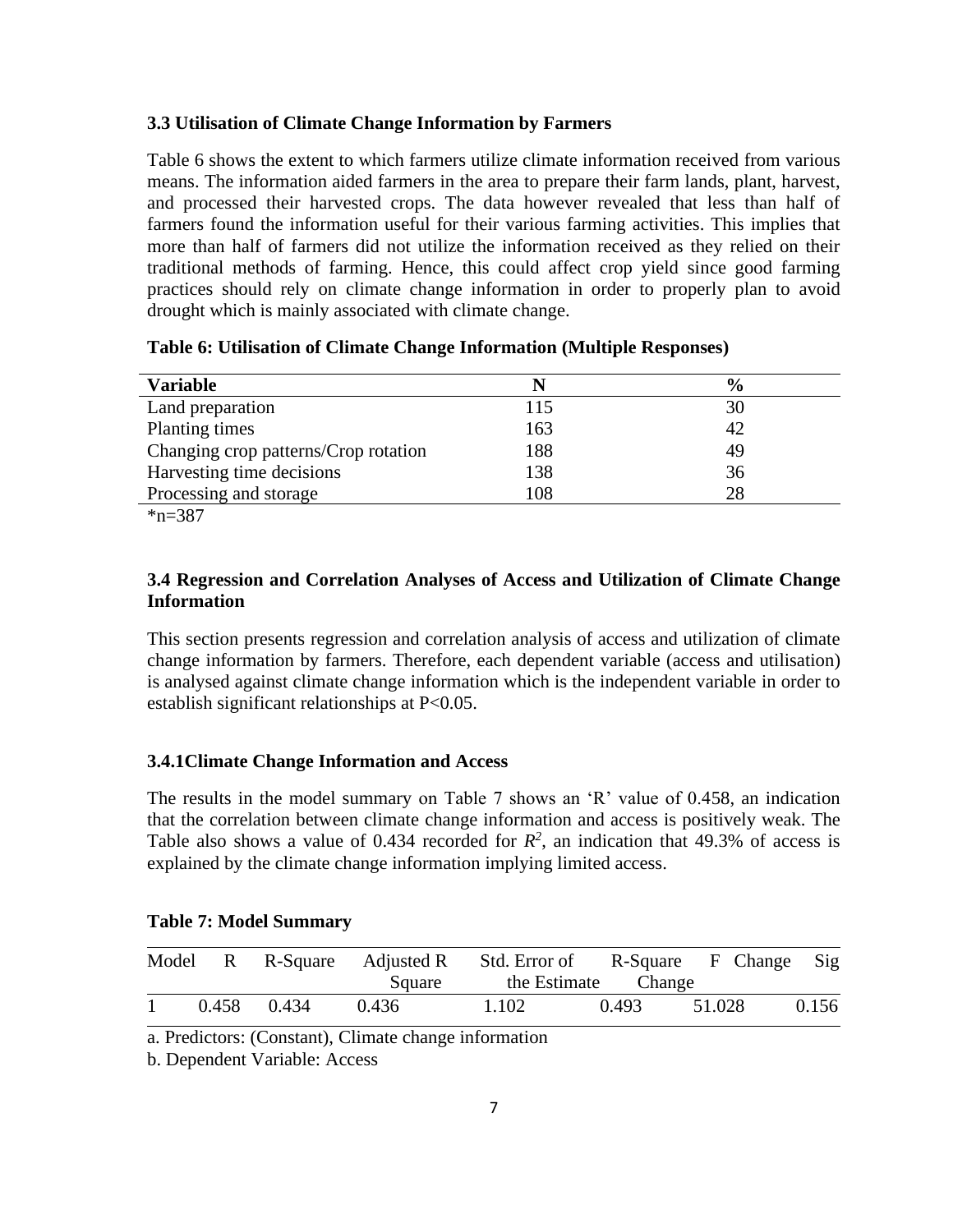The model's significance on Table 8 is measured by the ANOVA. The ANOVA test the hypothesis that the relationship between the variables being tested is statistically significant. On the ANOVA Table however, the value indicating the statistical significance is 0.258, which suggests that the models are statistically insignificant at  $p<0.05$ . It can therefore be concluded that there is no significant relationship between climate change information and access which means that climate change information is highly independent of its access. This further means that though climate change information is available, its access by farmers is low.

# **Table 8: ANOVA**

| Model      | Sum of Squares | Df | Mean Square | F      | Sig.   |
|------------|----------------|----|-------------|--------|--------|
| Regression | 2542.442       |    | 1271.221    | 72.029 | 10.258 |
| Residual   | 2135.493       | 26 | 17.649      |        |        |
| Total      | 4677.935       | 28 |             |        |        |

a. Predictors: (Constant), climate change information

b. Dependent Variable: Access

# **3.4.2 Climate Change Information and Utilisation**

Table 9 shows a value of 0.491 recorded for  $R^2$ , an indication of about 49% utilization of climate change information by farmers. This implies a weak relationship between availability of climate change information and its utilization. This finding also suggests availability of climate change information does not guarantee its utilization. Other factors such as knowledge and relevance of the information could be limiting factors to utilization.

|  |  |  | <b>Table 9: Model Summary</b> |
|--|--|--|-------------------------------|
|--|--|--|-------------------------------|

|                                                       | Model R R-Square | Adjusted R<br>Square | Std. Error of<br>the Estimate | Change | R-Square F Change Sig |       |  |  |
|-------------------------------------------------------|------------------|----------------------|-------------------------------|--------|-----------------------|-------|--|--|
| 10.461                                                | 0.491            | 0.462                | 2.102                         | 0.534  | 51.028                | 0.036 |  |  |
| a. Predictors: (Constant), Climate change information |                  |                      |                               |        |                       |       |  |  |

b. Dependent Variable: utilisation

The model's significance on Table 10 is measured by the ANOVA. The ANOVA established that the relationship between the variables being tested is not statistically significant at  $0.031$  (i.e.,  $p<0.05$ ). This implies that utilization is not dependent on availability of climate change information.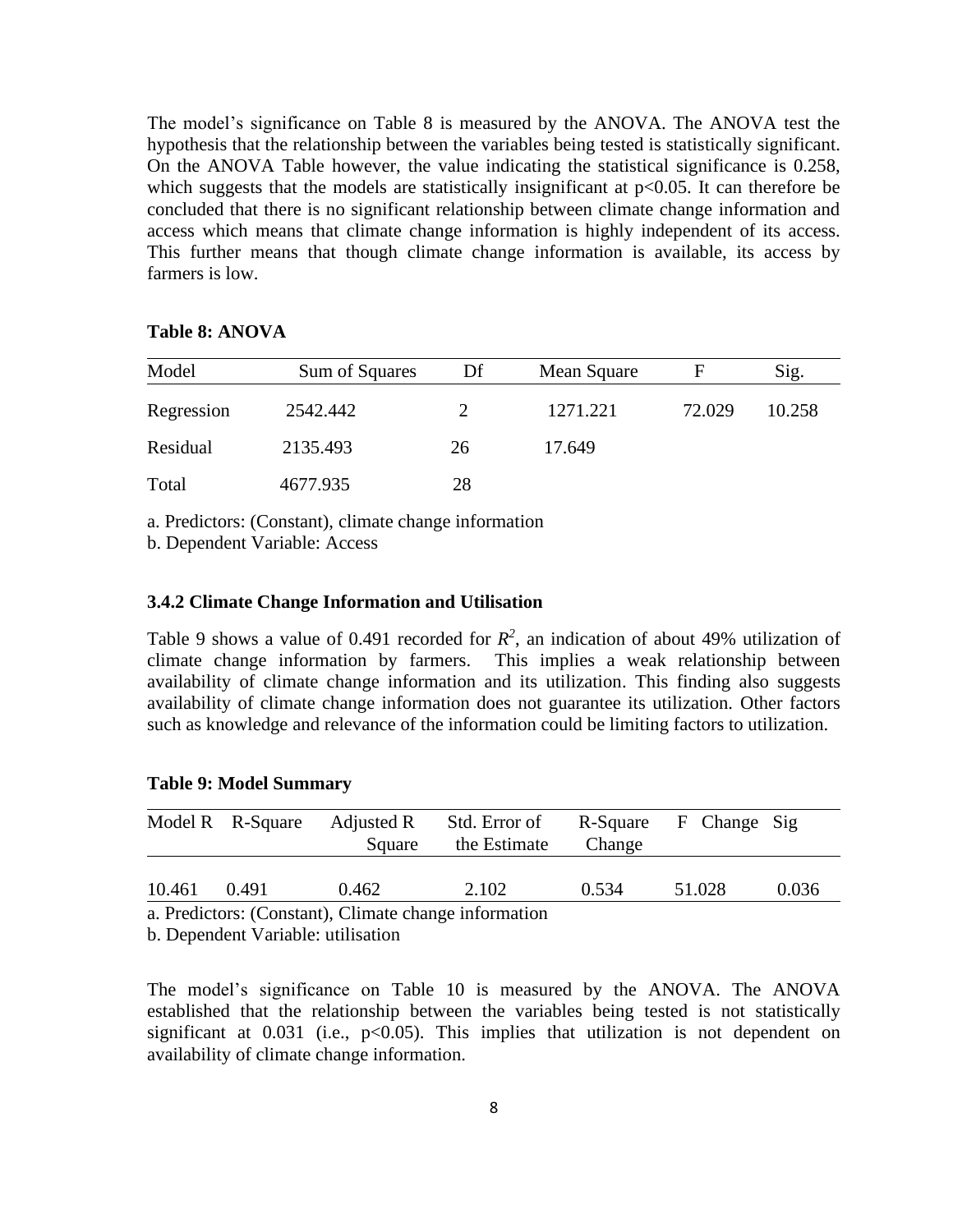| Model      | Sum of Squares | Df | Mean Square | н      | Sig.  |
|------------|----------------|----|-------------|--------|-------|
| Regression | 3185.105       |    | 3184.332    | 93.029 | 0.031 |
| Residual   | 3631.403       | 29 | 20.758      |        |       |
| Total      | 5855.946       | 32 |             |        |       |

## **Table 10: ANOVA**

a. Predictors: (Constant), Climate change information

b. Dependent Variable: utilisation

# **3.4.3 Correlation analysis of Access and Utilisation**

This section presents Pearson's correlation analysis on access and utilization of climate change information as presented on Table 11. The correlation coefficient( $r$ ) does not equal 0.936 as P-value is 0.251, demonstrating a low or no association between access and utilization. Thus, access is different from utilization. Hence, farmers having access to climate information does not necessarily mean that it will automatically lead to its utilization.

|                    |                            | <b>Access</b> | <b>Utilisation</b> |
|--------------------|----------------------------|---------------|--------------------|
|                    | <b>Pearson Correlation</b> |               | $0.936***$         |
| <b>Access</b>      | $Sig.(2-tailed)$           |               | .251               |
|                    |                            | 387           | 387                |
|                    | <b>Pearson Correlation</b> | $0.936***$    |                    |
| <b>Utilisation</b> | $Sig. (2-tailed)$          | .251          |                    |
|                    |                            | 387           |                    |

**Table 11: Correlation of access and utilization of climate change information**

\*\*Correlation is significant at the 0.001 level (2-tailed)

#### **3.5 Discussion**

#### **3.5.1 Access to Climate Change Information**

Generally, farmers in the study area (Bunkpurugu-Yunyoo Districts) had accessed to climate change information via TV, radio and mobile phone. This is in tandem with the findings of Baffour-Ata et al (2022) in the Tolon and Nanton Districts in the Northern Region. According to them, 70% of farmers in the Districts received climate change information via radio, TV and mobile phones. This reflects the means through which farmers in Northern Ghana received climate change information.

Specifically, farmers received information mainly on temperature, rainfall, windstorm and thunderstorm as confirmed by the findings of Baffour-Ata et al (2022) and Atwi-Agyei et al (2021). However, less than half of farmers in the study area are able to receive this type of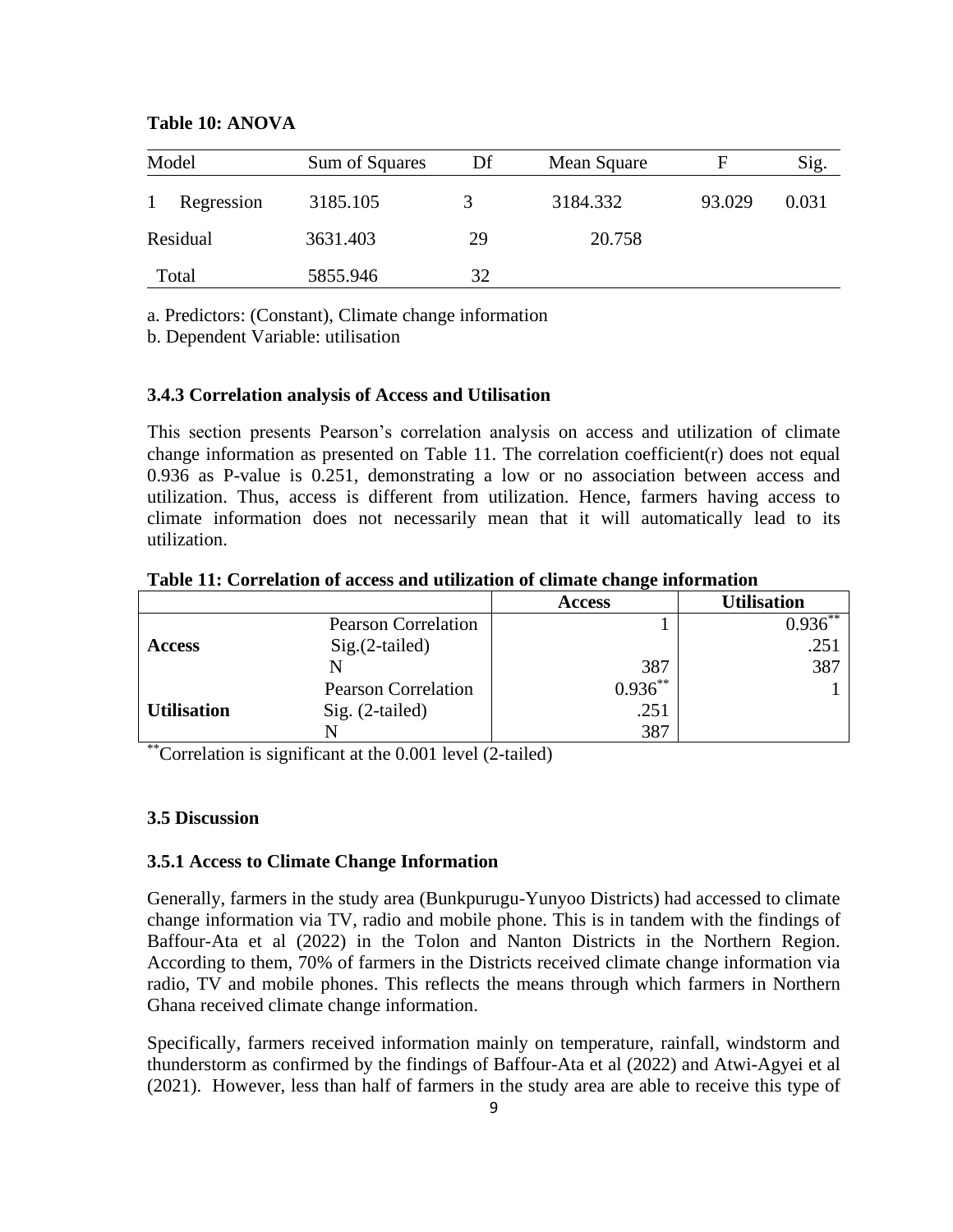information leaving out the majority as confirms the findings of Antwi-Agyei et al (2021) in the Upper East Region. According to them, less than fifty percent of farmers in selected districts in the Upper East Region received information on temperature, rainfall, windstorm and thunderstorm. This paint the general picture of access to climate change information by farmers in Northern Ghana as majority of small-holder farmers do not have access.

Thus, the main sources through which farmers received the information are radio, community members, Agriculture Extension Agents (AEAs) and workshops which are similar to the findings of Baffour-Ata et al (2022) and Atwi-Agyei et al (2021) in Northern Ghana. It is however worth noting that though farmers did receive climate change information; it was not regular, which is a general challenge to farmers in the area.

# **3.5.2 Utilisation of Climate Change Information**

Utilisation of climate change information is essential for boosting food crop productivity by small-holder farmers. The study found that farmers in the study area utilized climate information received. The information aided farmers in the area to prepare their farm lands, plant, harvest, and processed their harvested crops. This supports the findings of Baffour et al and Antwi-Agyei et al who conducted a similar study. They found that though utilization was quite low among farmers, it helped farmers in diverse ways including land preparations, crop variety selection, changing cropping patterns, planting time adjustments, harvesting time and disease/pest management. Hence, climate change information generally is useful to farmers in Northern Ghana including the Bunkpurugu-Yunyoo Districts though, there is a weak relationship.

# **3.6 Conclusion**

Though farmers in the study area had access to various climate change information, there is no significant relationship between climate change information and access which means that climate change information is highly independent of its access. Also, there is no significant relationship between climate change information and its utilization at 0.031 (i.e.,  $p<0.05$ ). Hence, there is a weak correlation between access and utilisation as P-value is 0.251, suggesting that access is different from utilization.

#### **References**

- Antwi-Agyei, P., Amanor, K., Hogarh, J.N., Dougill, A.J. (2020). Predictors of access to and willingness to pay for climate information services in north-eastern Ghana: a gendered perspective. *Environmental Development.*
- Antwi-Agyei, P., Dougill,J.A, & Abaidoo,C.R. (2021). Opportunities and barriers for using climate information for building resilient agricultural systems in Sudan savannah agro-ecological zone of north-eastern Ghana. *Climate Services*.